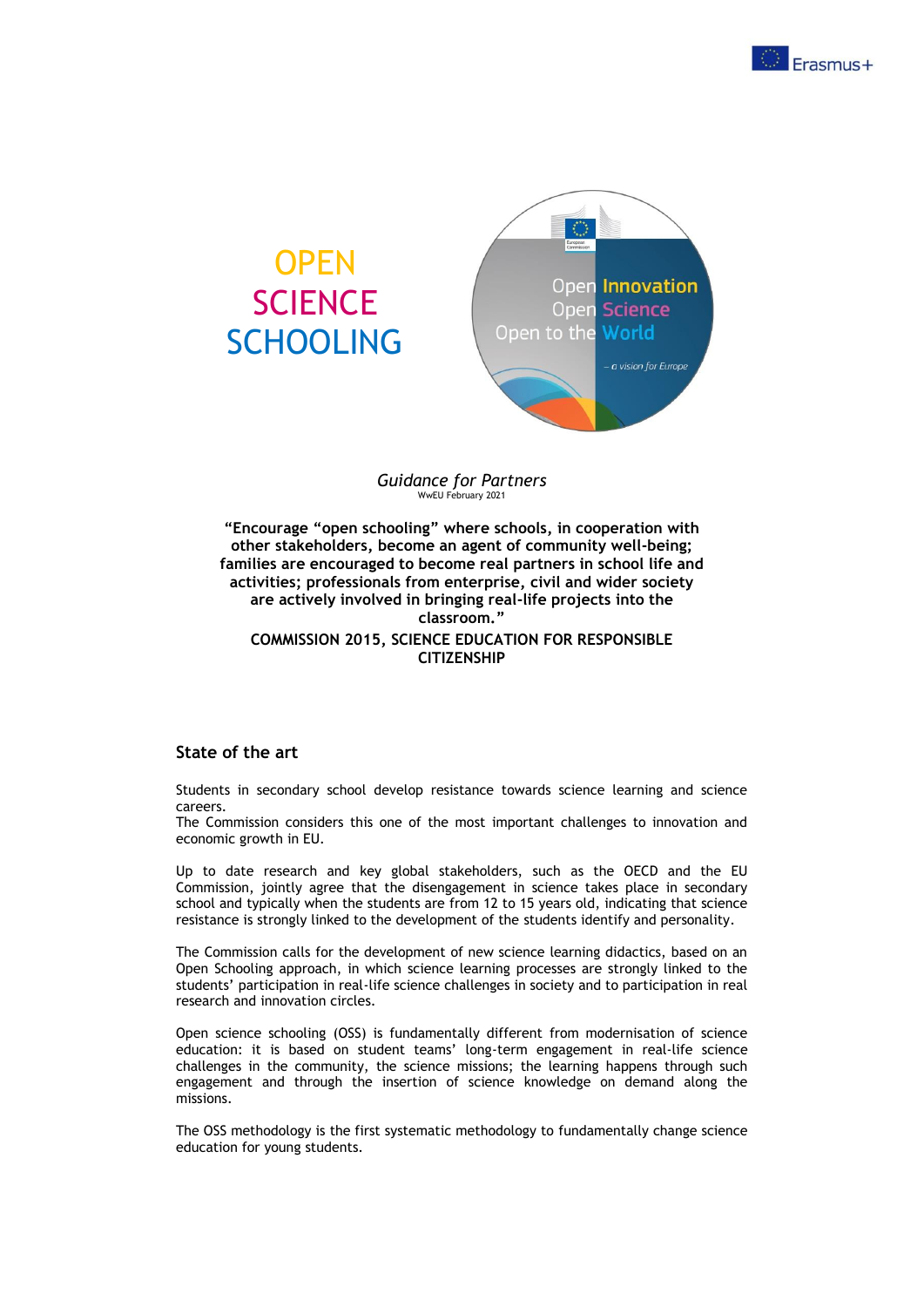## **Open Science Schooling**

The core message from the Commission's Science Learning Innovation Agenda is clear: *science learning in schools needs dramatic change and fundamental re-thinking to appeal to the young generations*.

The OSS is based on the top 10 recommendations for innovative science learning and engagement:

- 1. re-engagement strategies going far beyond instruction and classroom
- 2. re-engagement strategies that link strongly to the  $21<sup>st</sup>$  century lifestyles and identities of young people in their teenage period
- 3. innovation of science learning not for but with the young people (the very important co-design and co-creation aspects)
- 4. innovation that links science learning to cross-sector collaboration with relevant private and public players in the near or wider community
- 5. collaboration with those community players to bring real-life and real-time cases into the science learning process
- 6. science learning in integrated mixed realities (social and virtual)
- 7. science learning through international collaboration
- 8. science learning innovation strongly linked to what is important for society and the new young generations in 21<sup>st</sup> century Europe
- 9. science learning offering young people active explorative roles in the form of science detectives, science journalists, science adventurers, etc.
- 10. science learning that fosters interest in innovating, change and taking entrepreneurial action

## **Open Science Schooling and Climate Change**

OSS engages the students deeply in interesting and important science activities in their community.

This is where climate change comes in and opens up a giant door to students' reengagement in science.

OSS Climate change prevention is not about theory, but about taking urgent action at all levels and learning through this engagement. It allows to work in teams and to identify climate challenges in the community.

Through collaboration with community and climate change resources the students will be able to work in their designed missions: action-based.

Science education becomes relevant, personal, attractive, emotional and incredible exciting for the students, allowing them to integrate new science images in the forming of their identities.

## **Project innovation**

The reason that the project innovation is efficient is that using climate change as a platform for science education will precisely offer the students fundamentally different images of science and of what a life in science can be:

- uses climate change prevention as a platform for engaging and re-engaging young students in science learning, it will engage the young students in REAL-LIFE and important climate change prevention missions, not simply create "awareness" among the young students
- MISSIONS will allow them to immerse and link climate change to human, social, health and cultural factors
- ✓ engages schools and students in practical science collaboration with resources in the COMMUNITY, including research, science, innovation and social resources and stakeholders
- ✓
- offers practical approaches to all major scientific fields and encourages CROSS-SUBJECT learning